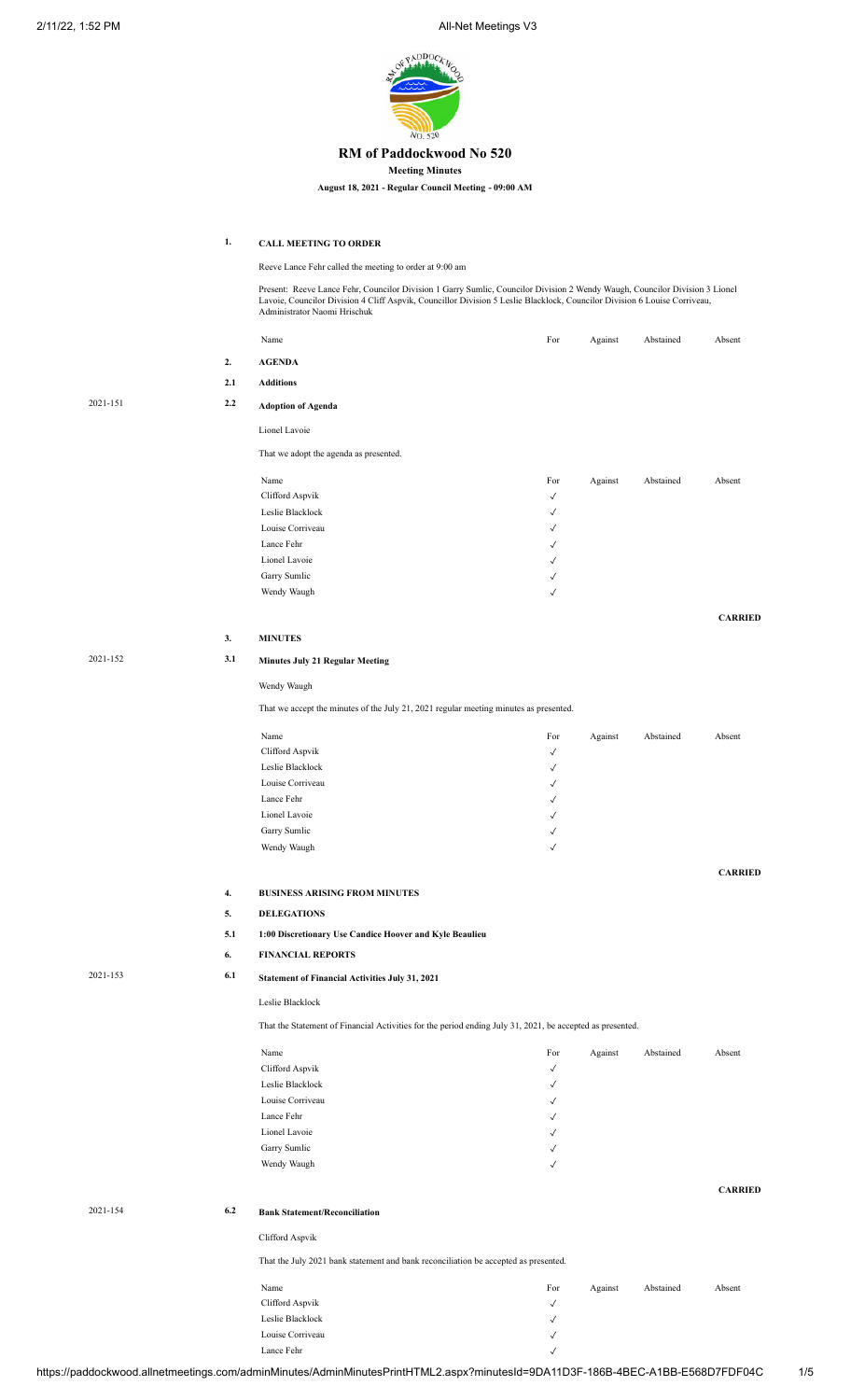#### 2/11/22, 1:52 PM **All-Net Meetings V3**

| Lionel Lavoie | $\checkmark$ |
|---------------|--------------|
| Garry Sumlic  | $\checkmark$ |
| Wendy Waugh   | $\sqrt{ }$   |
|               |              |
|               |              |

**CARRIED**

# **7. ACCOUNTS**

## 2021-155 **7.1 List of Accounts for Approval**

#### Leslie Blacklock

That the List of Accounts for Approval including cheques 8008 to 8053 and manual payments of 210145 to 210171 totaling \$205,124.54, payroll deposits of \$41,180.18 and CAT grader loan #35 of \$14,173.00; Loader loan #31 of \$4,605.00; Skidsteer loan #23 of \$1,755.00; CAT 2020 grader loan #18 of \$10,042.00;Western Star loan #17 of \$1,754.00 and Gravel Crushing loan #16 of \$2,894.92 be accepted for payment.

|          |     | Name                                                       | For          | Against              | Abstained | Absent         |
|----------|-----|------------------------------------------------------------|--------------|----------------------|-----------|----------------|
|          |     | Clifford Aspvik                                            | $\checkmark$ |                      |           |                |
|          |     | Leslie Blacklock                                           |              |                      |           |                |
|          |     |                                                            | $\checkmark$ |                      |           |                |
|          |     | Louise Corriveau                                           | $\checkmark$ |                      |           |                |
|          |     | Lance Fehr                                                 | $\checkmark$ |                      |           |                |
|          |     | Lionel Lavoie                                              | $\checkmark$ |                      |           |                |
|          |     | Garry Sumlic                                               | $\checkmark$ |                      |           |                |
|          |     | Wendy Waugh                                                | $\checkmark$ |                      |           |                |
|          |     |                                                            |              |                      |           |                |
|          |     |                                                            |              |                      |           | <b>CARRIED</b> |
| 2021-156 | 7.2 | <b>Councillor Remuneration</b>                             |              |                      |           |                |
|          |     |                                                            |              |                      |           |                |
|          |     | Garry Sumlic                                               |              |                      |           |                |
|          |     | That we approve the following remuneration as listed:      |              |                      |           |                |
|          |     |                                                            |              |                      |           |                |
|          |     | <b>Division One - Garry Sumlic</b>                         |              |                      |           |                |
|          |     | AUGUST meetings                                            | \$450.00     |                      |           |                |
|          |     | AUGUST reimbursement/mileage                               | \$150.00     | \$600.00             |           |                |
|          |     |                                                            |              | \$600.00             |           |                |
|          |     | Division Two - Wendy Waugh                                 |              |                      |           |                |
|          |     | AUGUST meetings                                            | \$450.00     |                      |           |                |
|          |     | AUGUST reimbursement/mileage                               | \$150.00     | \$600.00             |           |                |
|          |     |                                                            |              | \$600.00             |           |                |
|          |     |                                                            |              |                      |           |                |
|          |     | Division Three - Lionel Lavoie                             |              |                      |           |                |
|          |     | <b>AUGUST</b> meetings                                     | \$450.00     |                      |           |                |
|          |     | AUGUST reimbursement/mileage                               | \$150.00     | \$600.00<br>\$600.00 |           |                |
|          |     |                                                            |              |                      |           |                |
|          |     | <b>Division Four - Cliff Aspvik</b>                        |              |                      |           |                |
|          |     | <b>AUGUST</b> meetings                                     | \$450.00     |                      |           |                |
|          |     | AUGUST reimbursement/mileage                               | \$150.00     | \$600.00             |           |                |
|          |     | Health & Dental repayment                                  |              | (96.00)              |           |                |
|          |     |                                                            |              | \$504.00             |           |                |
|          |     |                                                            |              |                      |           |                |
|          |     | <b>Division Five - Leslie Blacklock</b><br>AUGUST meetings | \$450.00     |                      |           |                |
|          |     | AUGUST reimbursement/mileage                               | \$150.00     | \$600.00             |           |                |
|          |     |                                                            |              | \$600.00             |           |                |
|          |     |                                                            |              |                      |           |                |
|          |     | Division Six - Louise Corriveau                            |              |                      |           |                |
|          |     | <b>AUGUST</b> meetings                                     | \$600.00     |                      |           |                |
|          |     | AUGUST reimbursement/mileage                               | \$150.00     | \$600.00             |           |                |
|          |     | Health & Dental repayment                                  |              | (79.00)              |           |                |
|          |     |                                                            |              | \$521.00             |           |                |
|          |     | Reeve - Lance Fehr                                         |              |                      |           |                |
|          |     | <b>MONTH</b> meetings                                      | \$585.00     |                      |           |                |
|          |     | MONTH reimbursement/mileage                                | \$150.00     | \$735.00             |           |                |
|          |     | Health & Dental repayment                                  |              | (115.00)             |           |                |
|          |     |                                                            |              | \$620.00             |           |                |
|          |     |                                                            |              |                      |           |                |
|          |     | Name                                                       | For          | Against              | Abstained | Absent         |
|          |     | Clifford Aspvik                                            | $\checkmark$ |                      |           |                |
|          |     | Leslie Blacklock                                           | $\checkmark$ |                      |           |                |
|          |     | Louise Corriveau                                           | $\checkmark$ |                      |           |                |
|          |     | Lance Fehr                                                 | $\checkmark$ |                      |           |                |
|          |     | Lionel Lavoie                                              | $\checkmark$ |                      |           |                |
|          |     | Garry Sumlic                                               | $\checkmark$ |                      |           |                |
|          |     | Wendy Waugh                                                | $\checkmark$ |                      |           |                |
|          |     |                                                            |              |                      |           |                |
|          |     |                                                            |              |                      |           | <b>CARRIED</b> |
|          | 8.  | ADMINISTRATION REPORT                                      |              |                      |           |                |
|          |     | Planning consultant                                        |              |                      |           |                |
|          |     |                                                            |              |                      |           |                |

**8.1 Naomi Hrischuk – Administrator**

**8.2 Gas Tax Payment**

**9. PLANNING AND DEVELOPMENT**

**9.1 Appeal**

**9.2 Demolition/Moving Permits**

**9.3 Building Permits**

**9.4 Building Permits Extensions**

**9.5 Sub. Application Updates**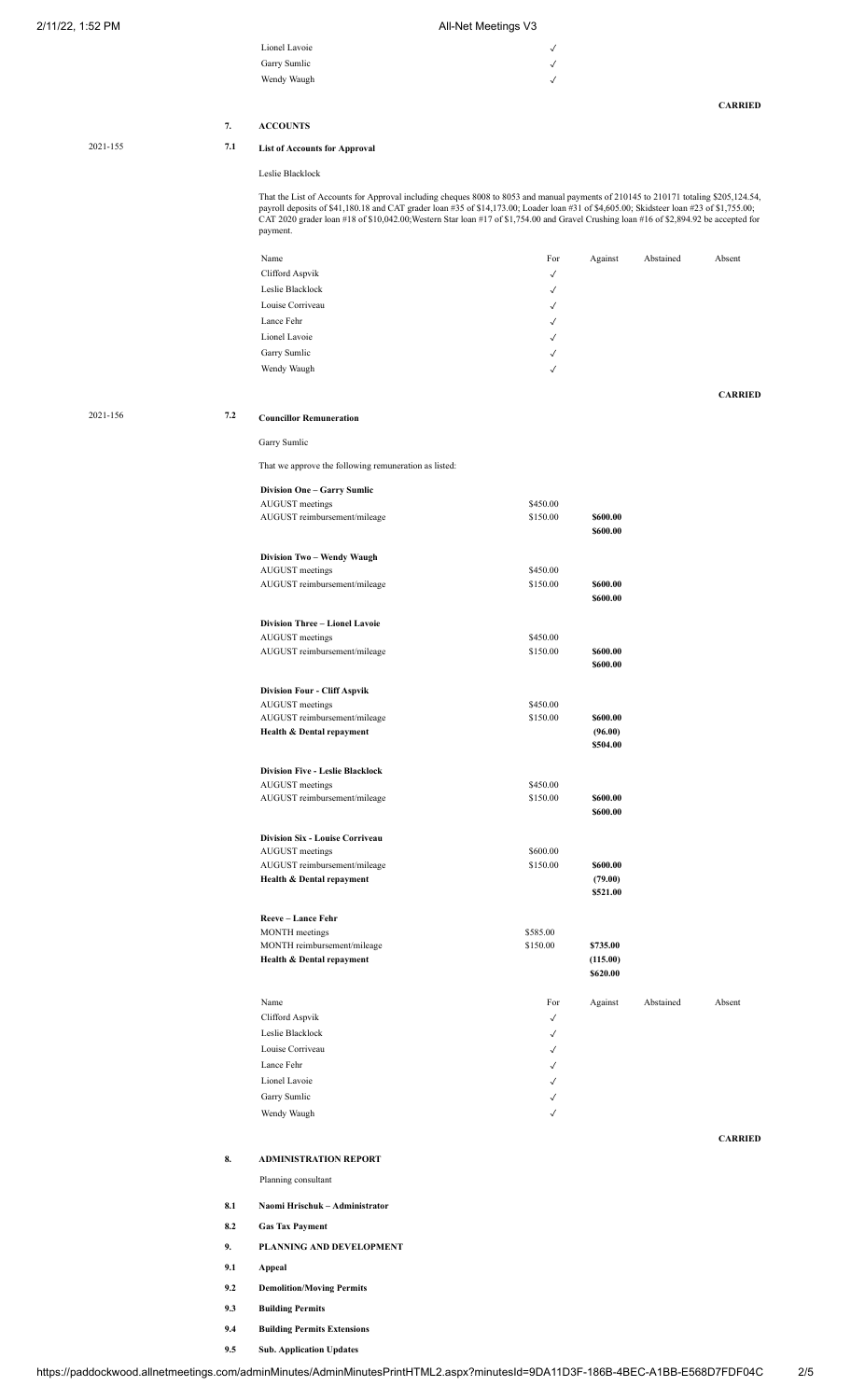| 2/11/22, 1:52 PM | All-Net Meetings V3 |
|------------------|---------------------|
|                  |                     |

|          | 9.6    | <b>Approach Applications</b>                                                                                                                                                                                                                                                                                                                                                                                                 |                              |                   |           |                 |
|----------|--------|------------------------------------------------------------------------------------------------------------------------------------------------------------------------------------------------------------------------------------------------------------------------------------------------------------------------------------------------------------------------------------------------------------------------------|------------------------------|-------------------|-----------|-----------------|
|          | 9.7    | <b>New Subdivision Applications</b>                                                                                                                                                                                                                                                                                                                                                                                          |                              |                   |           |                 |
|          | 9.8    | Consolidation                                                                                                                                                                                                                                                                                                                                                                                                                |                              |                   |           |                 |
|          | 9.8.1  | <b>Request For Potential Lot Consolidation</b>                                                                                                                                                                                                                                                                                                                                                                               |                              |                   |           |                 |
|          | 9.9    | <b>Re-Zoning Requests</b>                                                                                                                                                                                                                                                                                                                                                                                                    |                              |                   |           |                 |
|          |        |                                                                                                                                                                                                                                                                                                                                                                                                                              |                              |                   |           |                 |
| 2021-157 | 9.9.1  | Rezoning - Parcel B Plan # 101604934<br>Leslie Blacklock                                                                                                                                                                                                                                                                                                                                                                     |                              |                   |           |                 |
|          |        |                                                                                                                                                                                                                                                                                                                                                                                                                              |                              |                   |           |                 |
|          |        | That we approve the rezoning for Parcel B Plan #101604934 from Resort Zoning to Commercial Zoning.                                                                                                                                                                                                                                                                                                                           |                              |                   |           |                 |
|          |        | Name                                                                                                                                                                                                                                                                                                                                                                                                                         | For                          | Against           | Abstained | Absent          |
|          |        | Clifford Aspvik                                                                                                                                                                                                                                                                                                                                                                                                              |                              | √                 |           |                 |
|          |        | Leslie Blacklock                                                                                                                                                                                                                                                                                                                                                                                                             |                              | √                 |           |                 |
|          |        | Louise Corriveau<br>Lance Fehr                                                                                                                                                                                                                                                                                                                                                                                               |                              | √<br>$\checkmark$ |           |                 |
|          |        | Lionel Lavoie                                                                                                                                                                                                                                                                                                                                                                                                                |                              | ✓                 |           |                 |
|          |        | Garry Sumlic                                                                                                                                                                                                                                                                                                                                                                                                                 |                              | $\checkmark$      |           |                 |
|          |        | Wendy Waugh                                                                                                                                                                                                                                                                                                                                                                                                                  |                              | $\checkmark$      |           |                 |
|          |        |                                                                                                                                                                                                                                                                                                                                                                                                                              |                              |                   |           | <b>DEFEATED</b> |
|          | 9.9.2  | Aspen Ridge rezone request                                                                                                                                                                                                                                                                                                                                                                                                   |                              |                   |           | <b>TABLED</b>   |
|          | 9.10   | <b>Service Agreements</b>                                                                                                                                                                                                                                                                                                                                                                                                    |                              |                   |           |                 |
|          | 9.11   | <b>Discretionary Use</b>                                                                                                                                                                                                                                                                                                                                                                                                     |                              |                   |           |                 |
| 2021-158 | 9.11.1 | <b>Stolle-Vacation Farm</b>                                                                                                                                                                                                                                                                                                                                                                                                  |                              |                   |           |                 |
|          |        |                                                                                                                                                                                                                                                                                                                                                                                                                              |                              |                   |           |                 |
|          |        | Clifford Aspvik                                                                                                                                                                                                                                                                                                                                                                                                              |                              |                   |           |                 |
|          |        | That we approve the discretionary use application for a Vacation Farm on NE 4 53 25 W2 for with the following restrictions: The site<br>will be restricted to three sites, potable water, septic disposal and solid waste disposal must be supplied by the owner, Clear access must<br>be maintained at all times to provide for evacuation in the event of a fire or emergency, any change in the proposed use must receive |                              |                   |           |                 |
|          |        | prior approval by council.                                                                                                                                                                                                                                                                                                                                                                                                   |                              |                   |           |                 |
|          |        | Name                                                                                                                                                                                                                                                                                                                                                                                                                         | For                          | Against           | Abstained | Absent          |
|          |        | Clifford Aspvik<br>Leslie Blacklock                                                                                                                                                                                                                                                                                                                                                                                          | $\checkmark$                 |                   |           |                 |
|          |        | Louise Corriveau                                                                                                                                                                                                                                                                                                                                                                                                             | √<br>$\checkmark$            |                   |           |                 |
|          |        | Lance Fehr                                                                                                                                                                                                                                                                                                                                                                                                                   | √                            |                   |           |                 |
|          |        | Lionel Lavoie                                                                                                                                                                                                                                                                                                                                                                                                                | ✓                            |                   |           |                 |
|          |        | Garry Sumlic                                                                                                                                                                                                                                                                                                                                                                                                                 | $\checkmark$                 |                   |           |                 |
|          |        | Wendy Waugh                                                                                                                                                                                                                                                                                                                                                                                                                  | √                            |                   |           |                 |
|          |        |                                                                                                                                                                                                                                                                                                                                                                                                                              |                              |                   |           | <b>CARRIED</b>  |
| 2021-159 | 9.11.2 | Discretionary Use- SW 22 53 26 W2                                                                                                                                                                                                                                                                                                                                                                                            |                              |                   |           |                 |
|          |        | Louise Corriveau                                                                                                                                                                                                                                                                                                                                                                                                             |                              |                   |           |                 |
|          |        | That we request further information regarding the discretionary use application for SW 22 53 26 W2 from the applicant.                                                                                                                                                                                                                                                                                                       |                              |                   |           |                 |
|          |        | Name                                                                                                                                                                                                                                                                                                                                                                                                                         | For                          | Against           | Abstained | Absent          |
|          |        | Clifford Aspvik                                                                                                                                                                                                                                                                                                                                                                                                              | √                            |                   |           |                 |
|          |        | Leslie Blacklock                                                                                                                                                                                                                                                                                                                                                                                                             | √                            |                   |           |                 |
|          |        | Louise Corriveau                                                                                                                                                                                                                                                                                                                                                                                                             | √                            |                   |           |                 |
|          |        | Lance Fehr                                                                                                                                                                                                                                                                                                                                                                                                                   | √                            |                   |           |                 |
|          |        | Lionel Lavoie                                                                                                                                                                                                                                                                                                                                                                                                                | ✓                            |                   |           |                 |
|          |        | Garry Sumlic<br>Wendy Waugh                                                                                                                                                                                                                                                                                                                                                                                                  | √<br>√                       |                   |           |                 |
|          |        |                                                                                                                                                                                                                                                                                                                                                                                                                              |                              |                   |           |                 |
|          | 9.11.3 | Cordella Proposal                                                                                                                                                                                                                                                                                                                                                                                                            |                              |                   |           | <b>CARRIED</b>  |
|          | 10.    | <b>COMMITTEE REPORTS</b>                                                                                                                                                                                                                                                                                                                                                                                                     |                              |                   |           |                 |
|          | 10.1   |                                                                                                                                                                                                                                                                                                                                                                                                                              |                              |                   |           |                 |
|          | 10.2   | <b>School Building</b><br><b>Roads/Equipment Committee</b>                                                                                                                                                                                                                                                                                                                                                                   |                              |                   |           |                 |
|          | 10.2.1 | <b>Tractor A/C Repair Cervus</b>                                                                                                                                                                                                                                                                                                                                                                                             |                              |                   |           |                 |
|          | 10.2.2 | <b>Water Security Hanson Hill/Begin Pasture</b>                                                                                                                                                                                                                                                                                                                                                                              |                              |                   |           |                 |
|          | 10.2.3 | gravel                                                                                                                                                                                                                                                                                                                                                                                                                       |                              |                   |           |                 |
|          | 10.3   | Labour, Policy and OH&S                                                                                                                                                                                                                                                                                                                                                                                                      |                              |                   |           |                 |
| 2021-160 | 10.3.1 | Landfill                                                                                                                                                                                                                                                                                                                                                                                                                     |                              |                   |           |                 |
|          |        | Wendy Waugh                                                                                                                                                                                                                                                                                                                                                                                                                  |                              |                   |           |                 |
|          |        | That we advertise for a substitute attendant to cover days when the landfill attendant is unable to work.                                                                                                                                                                                                                                                                                                                    |                              |                   |           |                 |
|          |        | Name                                                                                                                                                                                                                                                                                                                                                                                                                         | For                          | Against           | Abstained | Absent          |
|          |        | Clifford Aspvik                                                                                                                                                                                                                                                                                                                                                                                                              | √                            |                   |           |                 |
|          |        | Leslie Blacklock                                                                                                                                                                                                                                                                                                                                                                                                             | √                            |                   |           |                 |
|          |        | Louise Corriveau                                                                                                                                                                                                                                                                                                                                                                                                             | √                            |                   |           |                 |
|          |        | Lance Fehr<br>Lionel Lavoie                                                                                                                                                                                                                                                                                                                                                                                                  | $\checkmark$<br>$\checkmark$ |                   |           |                 |
|          |        | Garry Sumlic                                                                                                                                                                                                                                                                                                                                                                                                                 | $\checkmark$                 |                   |           |                 |
|          |        | Wendy Waugh                                                                                                                                                                                                                                                                                                                                                                                                                  | $\checkmark$                 |                   |           |                 |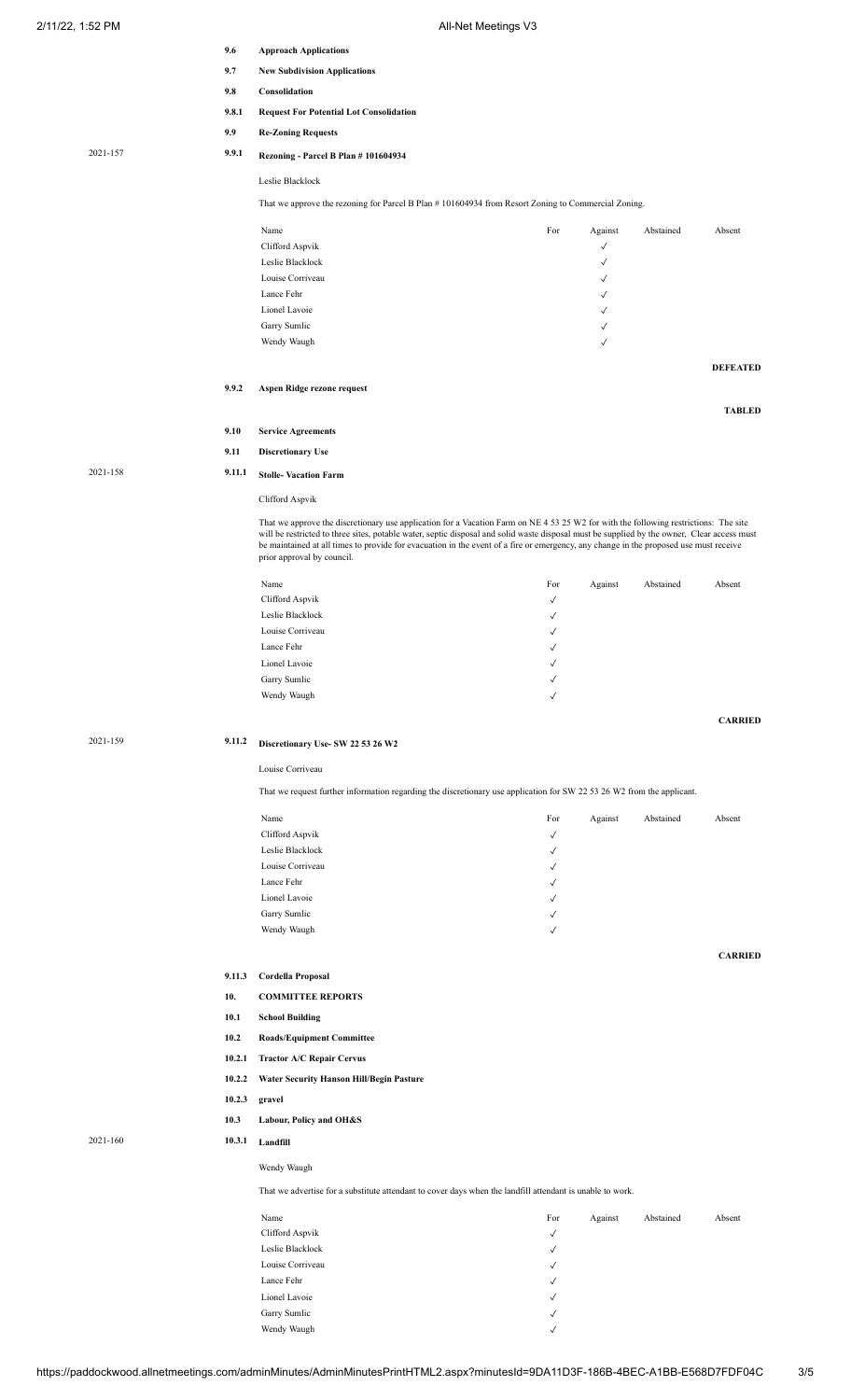|          |        |                                                                                                              |                              |                   |           | <b>CARRIED</b>  |
|----------|--------|--------------------------------------------------------------------------------------------------------------|------------------------------|-------------------|-----------|-----------------|
|          | 10.4   | <b>Finance Committee</b>                                                                                     |                              |                   |           |                 |
|          | 10.5   | Wapiti Regional Library                                                                                      |                              |                   |           |                 |
|          | 10.6   | <b>NCLPDC</b>                                                                                                |                              |                   |           |                 |
|          |        | Report                                                                                                       |                              |                   |           |                 |
|          |        |                                                                                                              |                              |                   |           |                 |
|          | 10.7   | <b>CPL Recreation</b>                                                                                        |                              |                   |           |                 |
|          | 10.8   | <b>Diamond Meeting</b>                                                                                       |                              |                   |           |                 |
|          | 10.9   | <b>Economic Development/Strategic Planning</b>                                                               |                              |                   |           |                 |
|          | 10.9.1 | Strategic Plan update                                                                                        |                              |                   |           |                 |
|          | 10.9.2 | Report                                                                                                       |                              |                   |           |                 |
|          | 11.    | <b>APPOINTMENTS</b>                                                                                          |                              |                   |           |                 |
|          | 12.    | <b>TAXATION</b>                                                                                              |                              |                   |           |                 |
|          | 12.1   | <b>Taxable by Division</b>                                                                                   |                              |                   |           |                 |
| 2021-161 | 12.2   |                                                                                                              |                              |                   |           |                 |
|          |        | <b>Abatement - SK Ag</b>                                                                                     |                              |                   |           |                 |
|          |        | Clifford Aspvik                                                                                              |                              |                   |           |                 |
|          |        | That we abate the taxes on the following vacant SK ag land as attached.                                      |                              |                   |           |                 |
|          |        |                                                                                                              |                              |                   |           |                 |
|          |        | Name<br>Clifford Aspvik                                                                                      | For<br>$\checkmark$          | Against           | Abstained | Absent          |
|          |        | Leslie Blacklock                                                                                             | $\checkmark$                 |                   |           |                 |
|          |        | Louise Corriveau                                                                                             | √                            |                   |           |                 |
|          |        | Lance Fehr                                                                                                   | $\checkmark$                 |                   |           |                 |
|          |        | Lionel Lavoie                                                                                                | $\checkmark$                 |                   |           |                 |
|          |        | Garry Sumlic                                                                                                 | $\checkmark$                 |                   |           |                 |
|          |        | Wendy Waugh                                                                                                  | $\checkmark$                 |                   |           |                 |
|          |        |                                                                                                              |                              |                   |           | <b>CARRIED</b>  |
| 2021-162 | 12.3   |                                                                                                              |                              |                   |           |                 |
|          |        | Abatement removal of dwelling                                                                                |                              |                   |           |                 |
|          |        | Wendy Waugh                                                                                                  |                              |                   |           |                 |
|          |        | That we abate a portion of the taxes on site C16 in Rothenburg Subdvision as attached.                       |                              |                   |           |                 |
|          |        |                                                                                                              |                              |                   |           |                 |
|          |        | Name<br>Clifford Aspvik                                                                                      | For<br>$\checkmark$          | Against           | Abstained | Absent          |
|          |        | Leslie Blacklock                                                                                             | √                            |                   |           |                 |
|          |        | Louise Corriveau                                                                                             | √                            |                   |           |                 |
|          |        | Lance Fehr                                                                                                   | ✓                            |                   |           |                 |
|          |        | Lionel Lavoie                                                                                                | √                            |                   |           |                 |
|          |        | Garry Sumlic                                                                                                 | √                            |                   |           |                 |
|          |        | Wendy Waugh                                                                                                  | $\checkmark$                 |                   |           |                 |
|          |        |                                                                                                              |                              |                   |           | <b>CARRIED</b>  |
| 2021-163 |        |                                                                                                              |                              |                   |           |                 |
|          | 12.4   | <b>Abatement request</b>                                                                                     |                              |                   |           |                 |
|          |        | Clifford Aspvik                                                                                              |                              |                   |           |                 |
|          |        | That we approve the abatement of residential improvements on parcel PT SW 4 55 22 W2 as attached.            |                              |                   |           |                 |
|          |        |                                                                                                              |                              |                   |           |                 |
|          |        | Name                                                                                                         | For                          | Against           | Abstained | Absent          |
|          |        | Clifford Aspvik<br>Leslie Blacklock                                                                          |                              | $\checkmark$      |           |                 |
|          |        | Louise Corriveau                                                                                             |                              | √<br>$\checkmark$ |           |                 |
|          |        | Lance Fehr                                                                                                   |                              | $\checkmark$      |           |                 |
|          |        | Lionel Lavoie                                                                                                |                              | √                 |           |                 |
|          |        | Garry Sumlic                                                                                                 |                              | $\checkmark$      |           |                 |
|          |        | Wendy Waugh                                                                                                  |                              | $\checkmark$      |           |                 |
|          |        |                                                                                                              |                              |                   |           | <b>DEFEATED</b> |
|          | 13.    | NEW BUSINESS - ACTION/MOTION ITEMS                                                                           |                              |                   |           |                 |
|          |        |                                                                                                              |                              |                   |           |                 |
| 2021-164 | 13.1   | <b>Cranberry Creek Signage</b>                                                                               |                              |                   |           |                 |
|          |        | Wendy Waugh                                                                                                  |                              |                   |           |                 |
|          |        | That we approve the signage for Cranberry Creek subdivision as requested by the Cranberry Creek Association. |                              |                   |           |                 |
|          |        |                                                                                                              |                              |                   |           |                 |
|          |        | Name                                                                                                         | For                          | Against           | Abstained | Absent          |
|          |        | Clifford Aspvik<br>Leslie Blacklock                                                                          | $\checkmark$<br>$\checkmark$ |                   |           |                 |
|          |        | Louise Corriveau                                                                                             | $\checkmark$                 |                   |           |                 |
|          |        | Lance Fehr                                                                                                   | $\checkmark$                 |                   |           |                 |
|          |        | Lionel Lavoie                                                                                                | $\checkmark$                 |                   |           |                 |
|          |        | Garry Sumlic                                                                                                 | $\checkmark$                 |                   |           |                 |
|          |        | Wendy Waugh                                                                                                  | $\checkmark$                 |                   |           |                 |
|          |        |                                                                                                              |                              |                   |           | <b>CARRIED</b>  |
| 2021-165 | 13.2   |                                                                                                              |                              |                   |           |                 |
|          |        | <b>Voters by Division Review</b>                                                                             |                              |                   |           |                 |
|          |        | Lionel Lavoie                                                                                                |                              |                   |           |                 |

That we file and acknowledge the Voters by Division count and create a policy to set out review triggers such as every census year unless otherwise requested by Council.